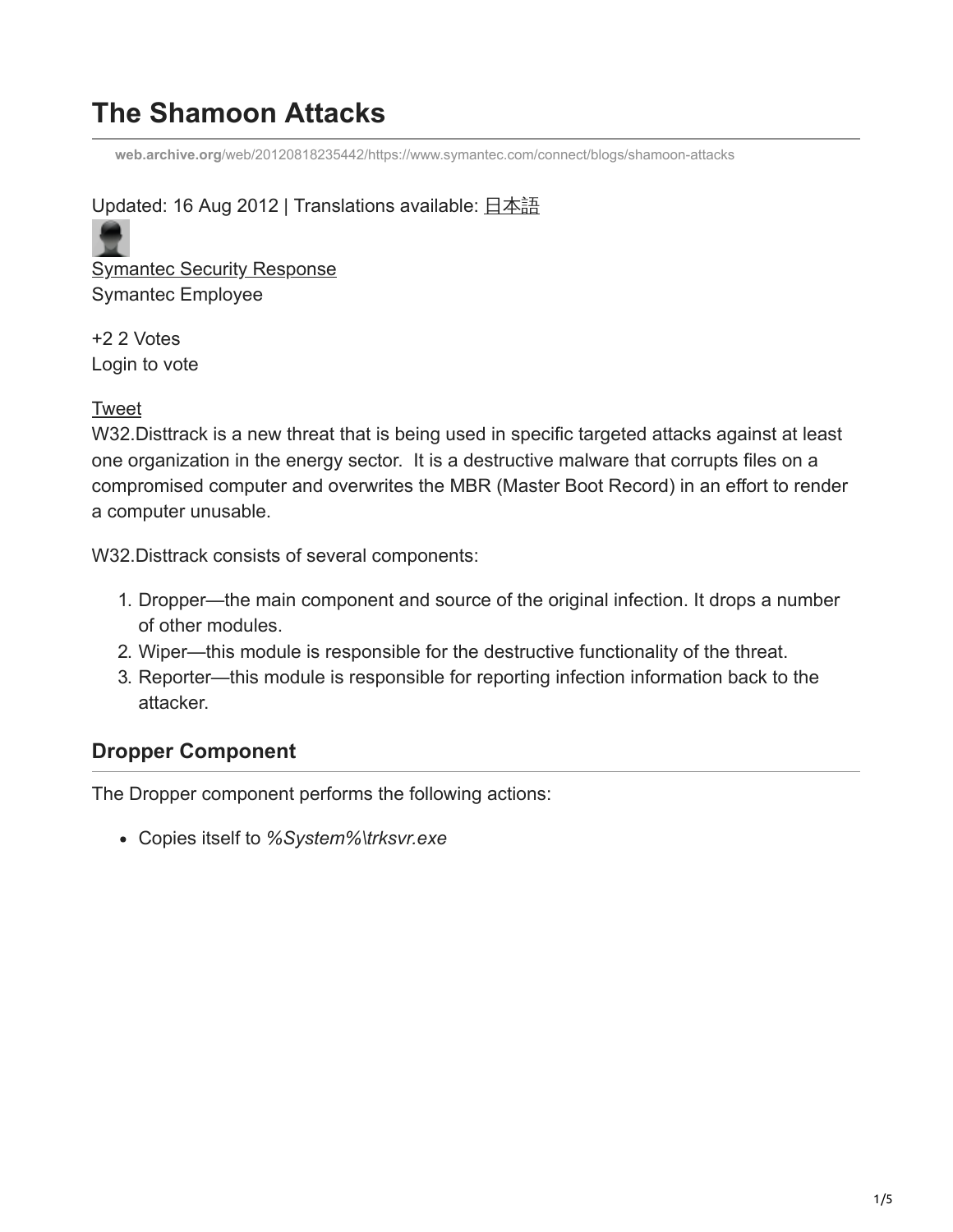- Drops the following files embedded into resources:
	- A 64-bit version of the dropper component: *%System%\trksrv.exe* (contained in the "X509" resource)
	- Reporter component: *%System%\netinit.exe* (contained in the "PKCS7" resource)
	- Wiper component: *%System%\[NAME SELECTED FROM LIST].exe* (contained in the "PKCS12" resource)

**Note:** The name of the component is selected from the following list:

- **caclsrv**
- certutl
- **clean**
- ctrl
- **d**frag
- dnslookup
- **dvdquery**
- event
- **extract**
- **findfile**
- **fsutl**
- gpget
- **iissrv**
- **ipsecure**
- msinit
- $n$  ntx
- ntdsutl
- **ntfrsutil**
- **ntnw**
- **power**
- **rdsadmin**
- negsys
- **n** routeman
- **r** rrasrv
- sacses
- sfmsc
- sigver
- **smbinit**
- wcscript
- Copies itself to the following network shares:
	- ADMIN\$
	- o C\$\\WINDOWS
	- o D\$\\WINDOWS
	- o E\$\\WINDOWS
- Creates a task to execute itself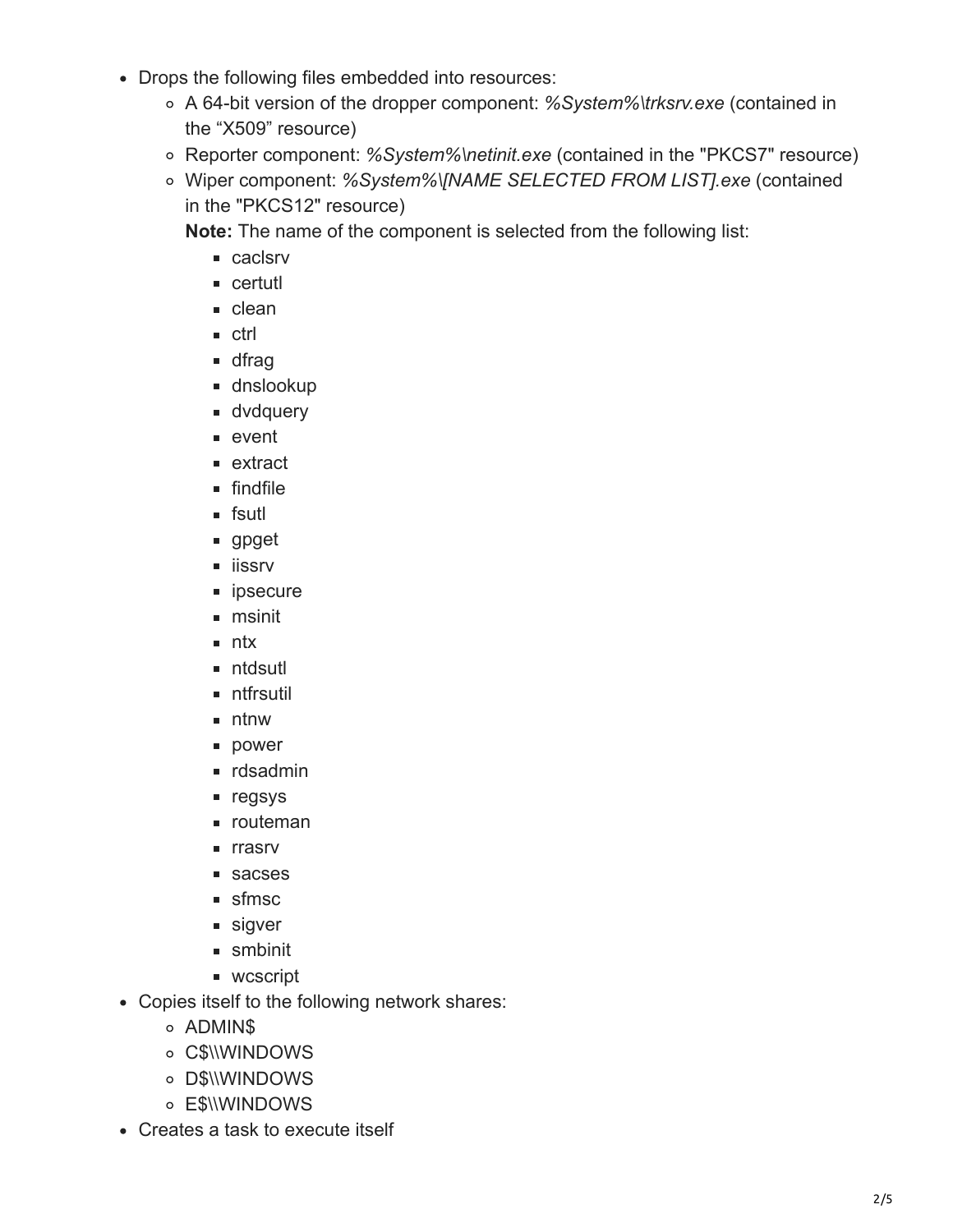- Creates the following service to start itself whenever Windows starts:
	- **Service name:** TrkSvr
	- **Display name:** Distributed Link Tracking Server
	- **Image path:** %System%\trksvr.exe

### **Wiper Component**

The Wiper component includes the following functionality:

- Deletes an existing driver from the following location and overwrites it with another legitimate driver:
	- *%System%\drivers\drdisk.sys*
	- The device driver is a clean disk driver that enables user-mode applications to read and write to disk sectors. The driver is used to overwrite the computer's MBR but may be used for legitimate purposes.
	- The file is digitally signed
- Executes the following commands that collect file names, which will be overwritten and writes them to *f1.inf* and *f2.inf*:

```
dir "C:\Documents and Settings\" /s /b /a:-D 2>nul | findstr -i
download 2>nul >f1.inf
dir "C:\Documents and Settings\" /s /b /a:-D 2>nul | findstr -i
document 2>nul >>f1.inf
dir C:\Users\ /s /b /a:-D 2>nul | findstr -i download 2>nul >>fl.inf
dir C:\Users\ /s /b /a:-D 2>nul | findstr -i document 2>nul >>fl.inf
dir C:\Users\ /s /b /a:-D 2>nul | findstr -i picture 2>nul >>fl.inf
dir C:\Users\ /s /b /a:-D 2>nul | findstr -i video 2>nul >>fl.inf
dir C:\Users\ /s /b /a:-D 2>nul | findstr -i music 2>nul >>fl.inf
dir "C:\Documents and Settings\" /s /b /a:-D 2>nul | findstr -i
desktop 2>nul >f2.inf
dir C:\Users\ /s /b /a:-D 2>nul | findstr -i desktop 2>nul >>f2.inf
dir C:\Windows\System32\Drivers /s /b /a:-D 2>nul >>f2.inf
dir C:\Windows\System32\Config /s /b /a:-D 2>nul | findstr -v -i
systemprofile 2>nul >>f2.inf
```
Files from the *f1.inf* and *f2.inf* will be overwritten with the JPEG image shown below. Overwritten files are thus rendered useless.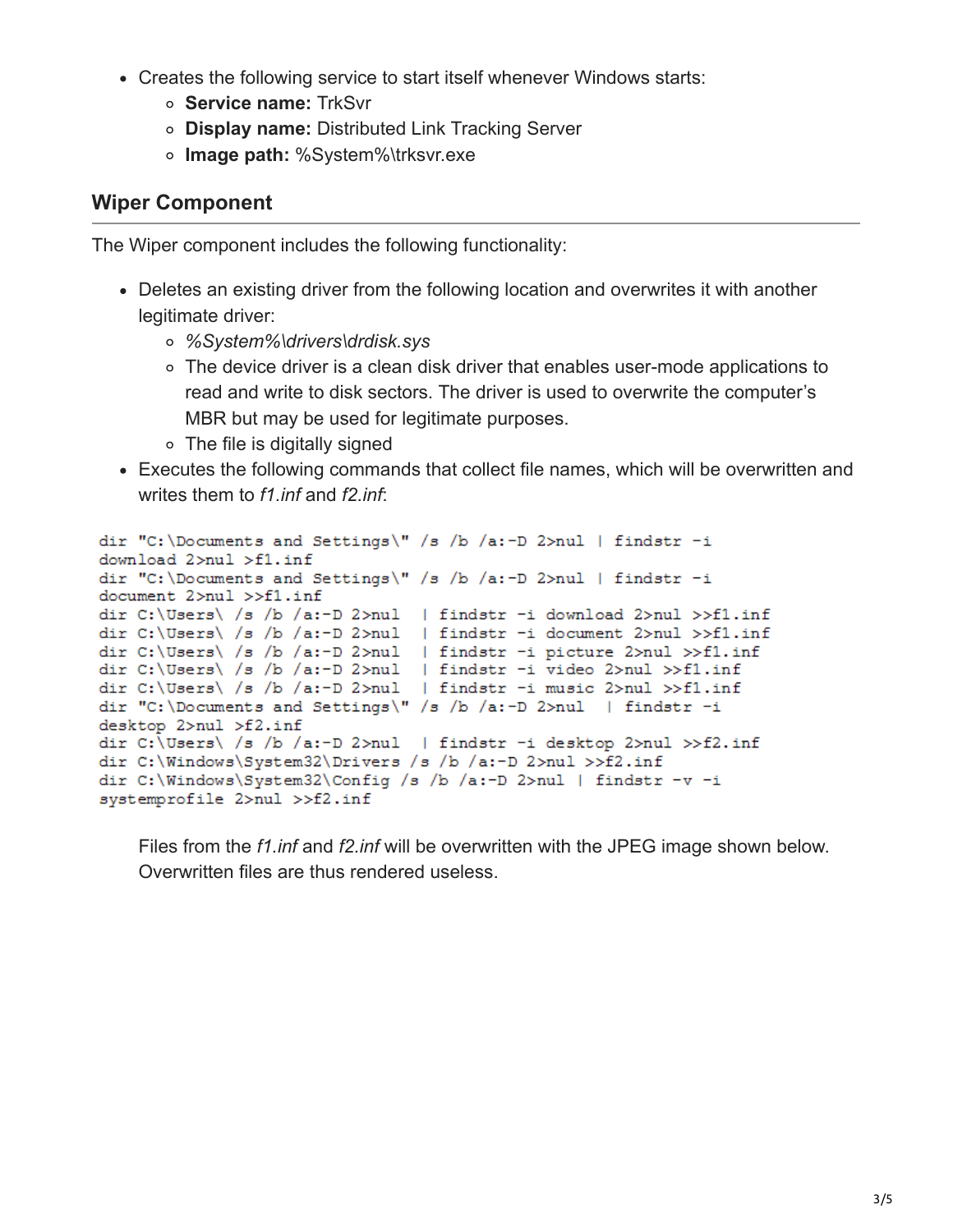

*Figure 1. Image used to overwrite files*

Finally, the component will overwrite the MBR so that the compromised computer can no longer start

The following string that points to the location of debug symbols was left in the Wiper component of this threat and gives an idea of where the component was located on the developer's computer:

C:\Shamoon\ArabianGulf\wiper\release\wiper.pdb

# **Reporter Component**

The Reporter component is responsible for sending infection information back to the attacker. Information is sent as a HTTP GET request and is structured as follows: http://[DOMAIN]/ajax\_modal/modal/data.asp?mydata=[MYDATA]&uid=[UID]&state=[STATE]

The following data is sent to the attacker:

- [DOMAIN]—a domain name
- [MYDATA]—a number that specifies how many files were overwritten
- [UID]—the IP address of the compromised computer